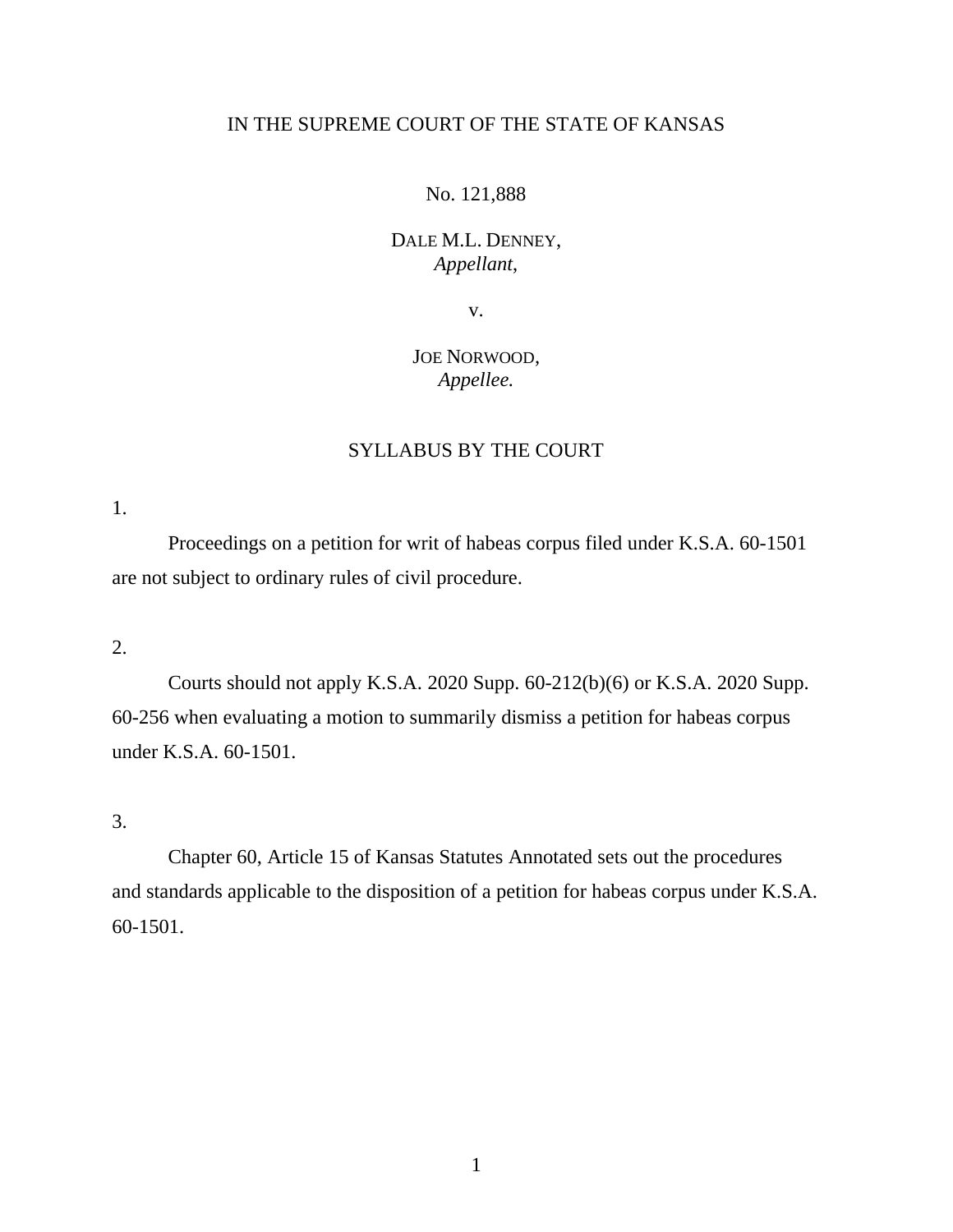4.

The remedy K.S.A. 60-1501 provides is not limited to contesting the legality of confinement; a K.S.A. 60-1501 petition also provides a procedural means for challenging the mode and conditions of confinement where mistreatment and denial of constitutional rights are alleged.

### 5.

Chapter 60, Article 15 of Kansas Statutes Annotated contemplates two possible paths to adjudicate a K.S.A. 60-1501 petition. First, when presented with the petition for a writ of habeas corpus, the court may determine from the face of the petition and any attached exhibits that the petitioner is entitled to no relief and deny the petition summarily. Second, the court may determine from the petition and attached exhibits that the petitioner may have a right to relief, in which case the court should issue a writ of habeas corpus, appoint counsel, order the respondent to file an answer, hold a hearing, and determine the cause.

#### 6.

K.S.A. 2020 Supp. 60-1503(a) does not specify the type of hearing required to adjudicate an inmate's habeas corpus petition—the judge is merely required to proceed in a summary way to hear and determine the cause. Yet the statutory scheme permits at least two types of hearings on the path to final resolution. First, K.S.A. 2020 Supp. 60-1505(a) expressly contemplates a non-evidentiary hearing, i.e., a preliminary habeas corpus hearing, focusing on the motion, files, and records of the case. If the court determines that the motion, files, and the records of the case conclusively show that the inmate is entitled to no relief, then the court shall dissolve the writ. If the court cannot determine from the motion, files, and records that petitioner is entitled to no relief, the district court may conduct an evidentiary hearing (either in addition to or in lieu of the preliminary habeas corpus hearing) and make appropriate findings of fact and conclusions of law in support of its judgment.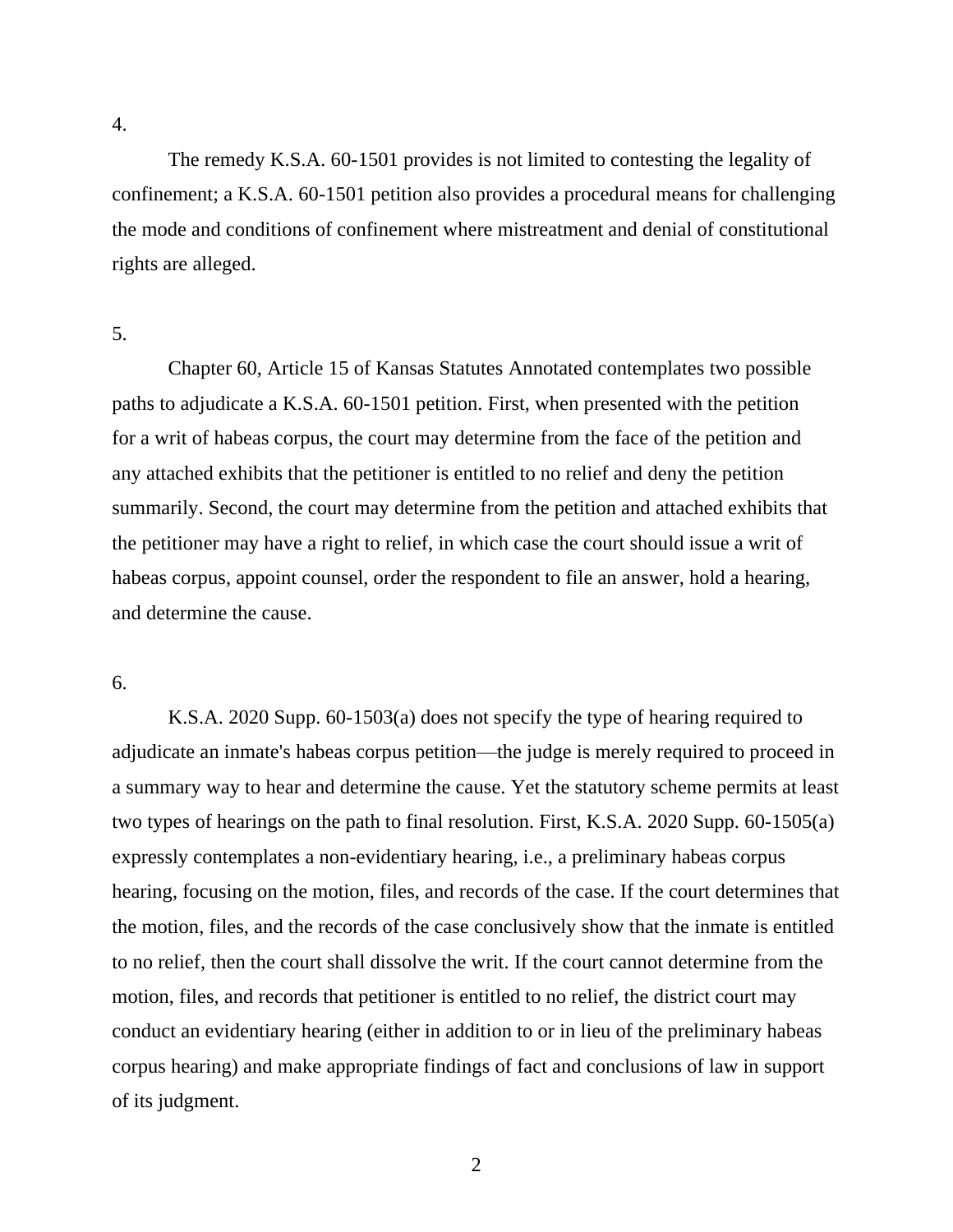7.

When a district court summarily dismisses a K.S.A. 60-1501 petition based only on the motion, files, and records, appellate courts are in just as good a position as the district court to determine the merits. As a result, an appellate court's review is de novo.

## 8.

When the district court dismisses a K.S.A. 60-1501 petition after holding an evidentiary hearing and making findings of facts and conclusions of law, appellate courts review the district court's factual findings for substantial competent evidence and the legal conclusions de novo.

## 9.

An inmate alleging a violation of constitutional rights in a habeas corpus proceeding carries the burden of proof.

Review of the judgment of the Court of Appeals in an unpublished opinion filed June 19, 2020. Appeal from Labette District Court; JEFFRY L. JACK, judge. Opinion filed March 11, 2022. Judgment of the Court of Appeals affirming the district court is affirmed. Judgment of the district court is affirmed.

*Lucas J. Nodine*, of Nodine Legal, LLC, of Parsons, argued the cause and was on the brief for appellant.

*Fred W. Phelps Jr.*, deputy chief legal counsel, Kansas Department of Corrections, argued the cause, and *Joni Cole*, legal counsel, El Dorado Correctional Facility, was on the brief for appellee.

The opinion of the court was delivered by

WALL, J.: This case requires us to clarify the legal and procedural framework governing the adjudication of petitions for writ of habeas corpus under K.S.A. 60-1501 et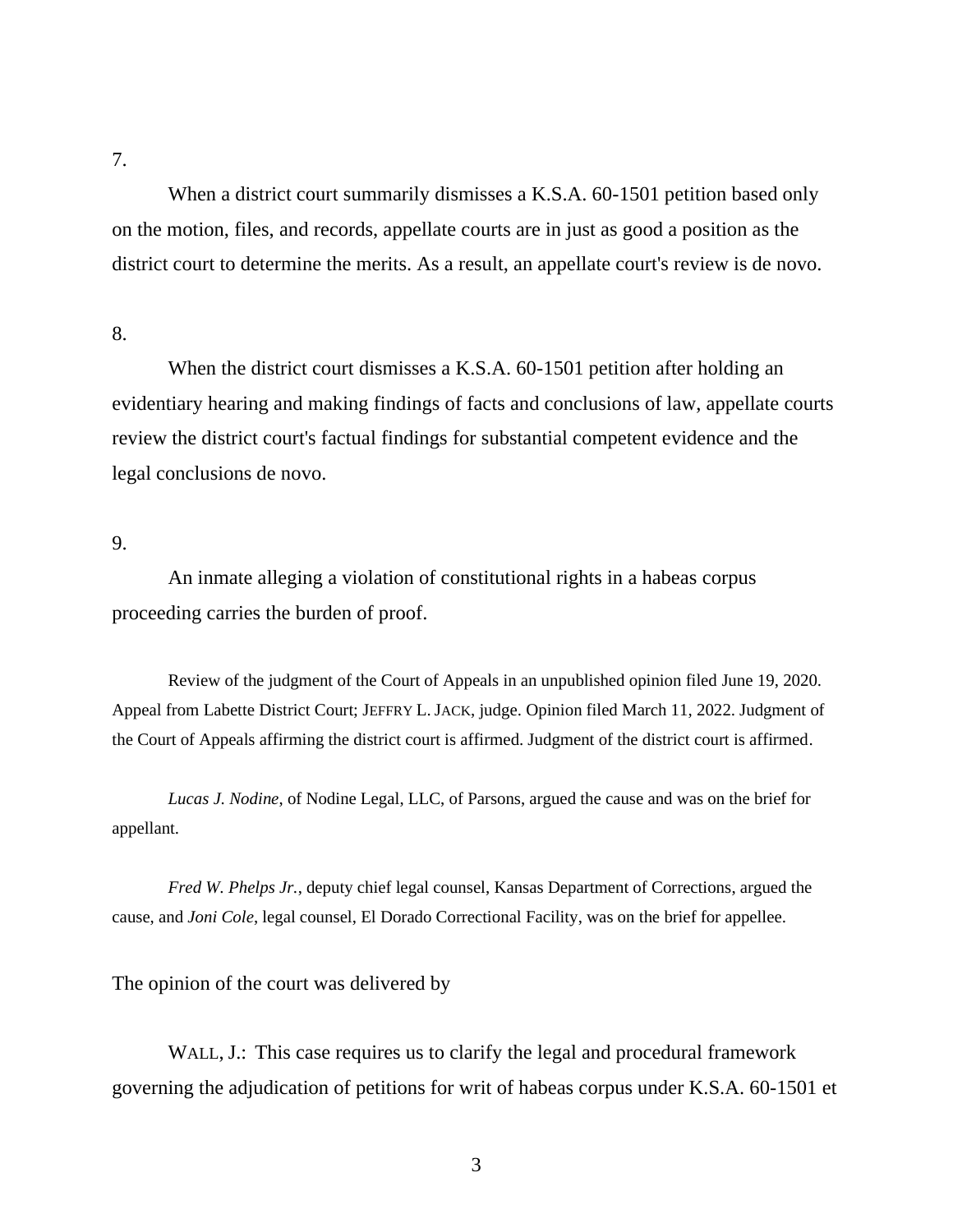seq., a statutory scheme that enables inmates to challenge the mode or condition of their confinement.

Dale M.L. Denney, an inmate at El Dorado Correctional Facility, petitioned for writ of habeas corpus against Joe Norwood (Secretary), who was the Secretary of Corrections at the time. In his petition, Denney challenged the Kansas Department of Corrections' (KDOC) decision to classify and manage him as a sex offender. That classification affects an inmate's visitation rights and access to work and treatment programs, among other conditions and benefits.

Denney alleged that KDOC classified him as a sex offender based on its mistaken belief that Denney falls within the definition of an offender under the Kansas Offender Registration Act (KORA), K.S.A. 22-4901 et seq. The Secretary filed an "Answer To Writ of Habeas Corpus And Motion To Dismiss," with supporting documentary evidence attached. In this consolidated filing, KDOC claimed it properly classified Denney as a sex offender under its internal policies, not KORA.

The district court granted the Secretary's motion and dissolved the writ of habeas corpus. Relying on evidence the Secretary attached to its filings, the district court found that Denney was properly classified as a sex offender under KDOC policy, rather than KORA. While at least one prison official had informed Denney that KDOC based its classification decision on KORA, the district court found the prison official's statement was simply mistaken and ultimately harmless.

A panel of the Court of Appeals affirmed the district court's ruling. The panel construed and analyzed the Secretary's motion as a motion to dismiss for failure to state a claim for relief under K.S.A. 2020 Supp. 60-212(b)(6). Under that standard, when matters outside the pleadings are presented in support of a motion to dismiss for failure to state a claim for relief, the district court must treat the motion as one for summary judgment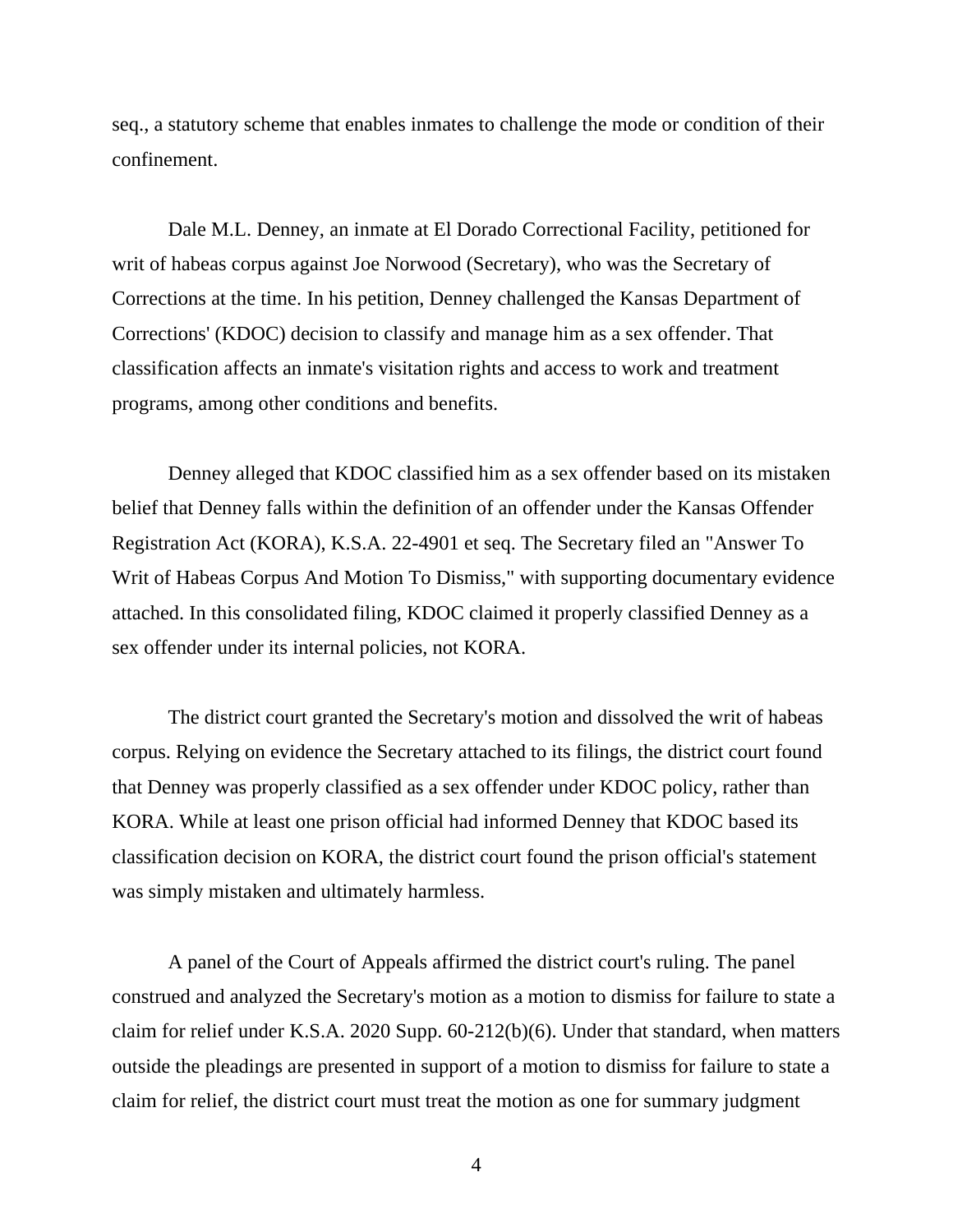under K.S.A. 2020 Supp. 60-256. See K.S.A. 2020 Supp. 60-212(d). The panel held that the documents attached to the Secretary's filings "should be deemed attachments to his answer" rather than "part of his motion to dismiss." *Denney v. Norwood*, No. 121,888, 2020 WL 3393773, at \*3 (Kan. App. 2020) (unpublished opinion). So construed, the panel concluded that the district court did not have to convert the Secretary's motion to dismiss into a motion for summary judgment. Alternatively, the panel concluded that any error was harmless. 2020 WL 3393773, at \*3-4.

The panel erred by analyzing the district court's ruling under K.S.A. 2020 Supp. 60-212. Habeas corpus proceedings are governed by Article 15 of Chapter 60 of the Kansas Statutes Annotated. Through these statutory provisions, the Legislature has created a self-contained scheme that sets forth the procedural and substantive rules governing the disposition of an inmate's request for habeas corpus relief under K.S.A. 60- 1501. As a result, habeas corpus proceedings are not subject to ordinary rules of civil procedure, and neither K.S.A. 2020 Supp. 60-212 nor K.S.A. 2020 Supp. 60-256 provide an appropriate legal framework for analyzing Denney's petition or the Secretary's motion to dismiss the same.

Even so, we affirm the panel's judgment, although on different grounds, because the record establishes that no cause for granting a writ exists and summary dismissal is proper under K.S.A. 2020 Supp. 60-1505. Thus, the district court did not abuse its discretion by summarily dismissing Denney's petition, and we affirm the judgment of the Court of Appeals.

#### FACTS AND PROCEDURAL BACKGROUND

Denney filed his K.S.A. 60-1501 petition while incarcerated at a satellite unit of El Dorado Correctional Facility in Oswego. He is serving sentences for 1993 convictions of aggravated sexual battery, aggravated criminal sodomy, and an aggravated weapons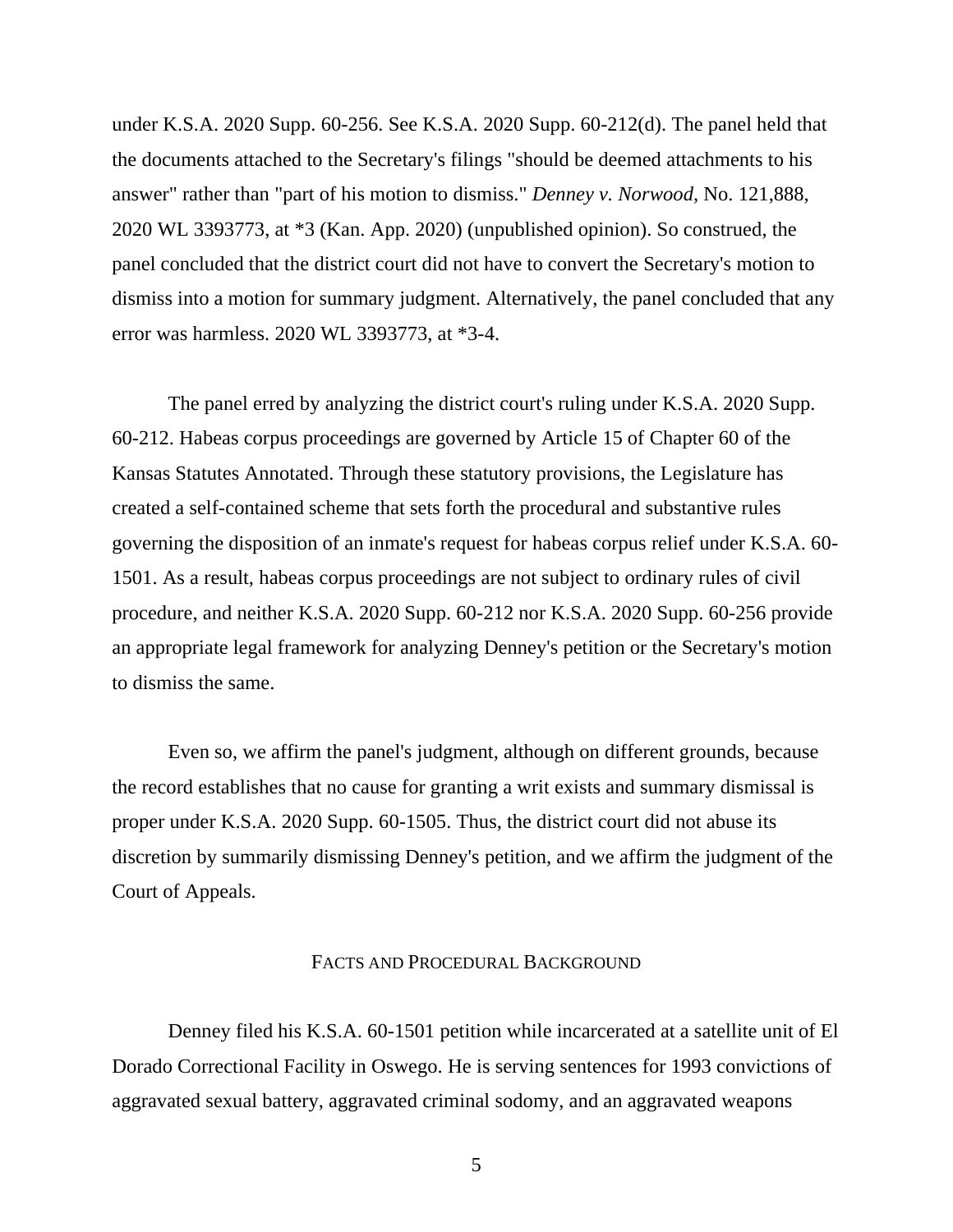violation. He committed those offenses while on parole for 1988 convictions for aggravated burglary and rape. For his 1993 convictions, the district court sentenced Denney to life imprisonment with no chance of parole for 30 years for aggravated criminal sodomy and a consecutive controlling sentence of 6 to 20 years for the other convictions.

Denney's petition alleged that KDOC relied on KORA to classify and manage him as a sex offender within the prison. He attached several exhibits supporting that claim. An inmate-request form from March 2017 informed Denney that KDOC uses the "Offender Registration Requirements KSA - 22-4901" to manage inmates as sex offenders. A 2006 form showed that KDOC was managing Denney as a sex offender because it was "Determined By Statute." And a 2011 form stated that Denney was "Managed as a Sex Offender due to Statutory determination."

Denney argued that KDOC lacked authority to manage him under KORA because none of the definitions of "sex offender" under K.S.A. 2016 Supp. 22-4902(b) applied to him. Denney contended that his convictions did not qualify under K.S.A. 2016 Supp. 22- 4902(b)(1), which defines a sex offender as somebody convicted of a sexually violent crime on or after April 14, 1994. Because Denney was convicted of a sexually violent crime before April 14, 1994, he argued that KDOC's decision to classify and manage him as a sex offender within the prison violated his federal constitutional right to due process. He asked the district court to enter a declaratory judgment that KORA does not apply to him and further order KDOC to stop managing him as a sex offender altogether.

The district court reviewed Denney's petition and made an initial determination that he may have a right to relief. The court therefore issued a writ of habeas corpus and ordered the Secretary to file an answer within 20 days. See K.S.A. 2020 Supp. 60- 1503(a) (directing judge to issue the writ and order an answer if judge finds the petitioner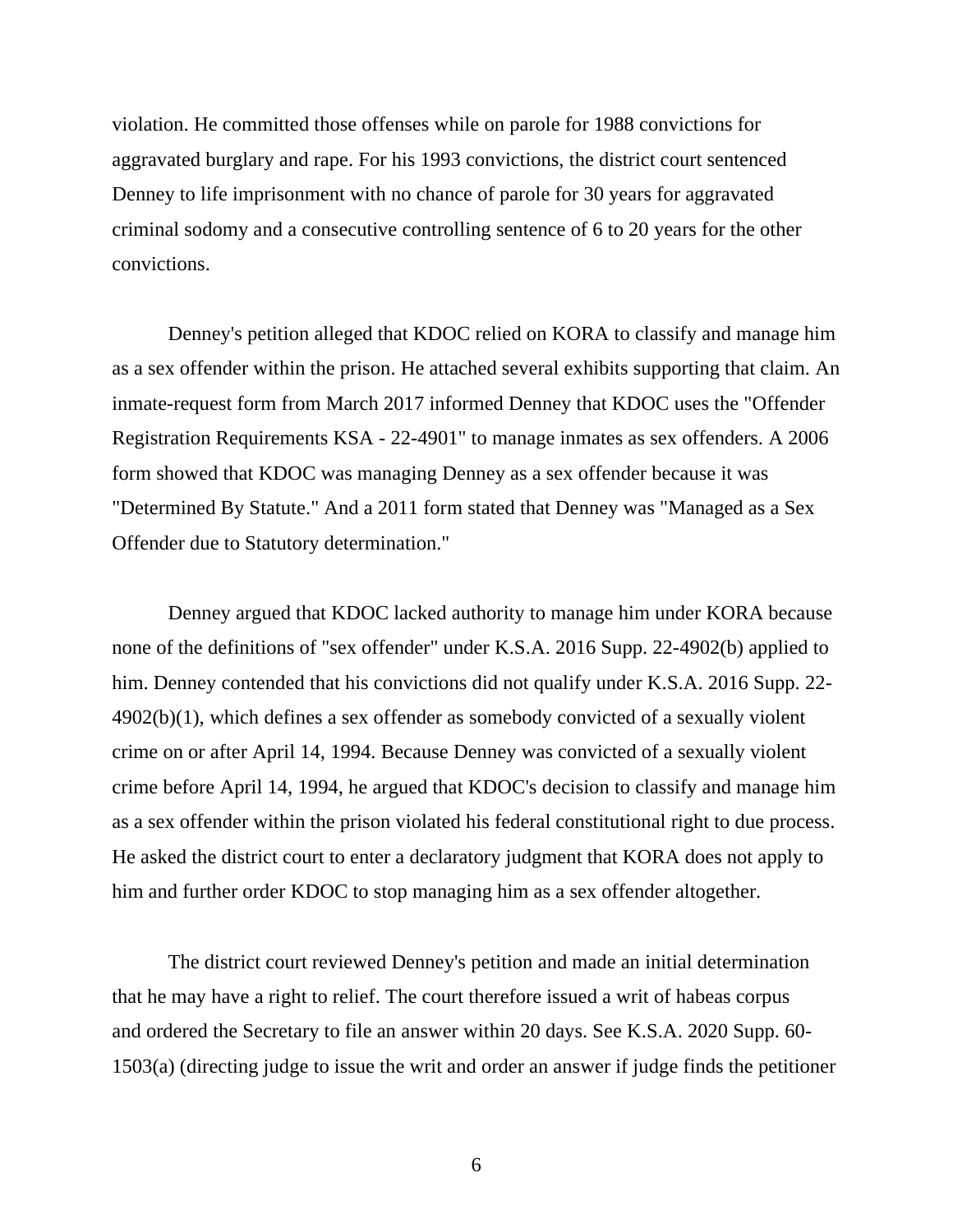may have a right to relief). It also appointed counsel to represent Denney in the proceedings.

In his combined answer and motion to dismiss, the Secretary alleged that KDOC was managing Denney as a sex offender under section 11-115A of KDOC's Internal Management Policy Procedure (IMPP), not under KORA. Under that KDOC policy, inmates may be managed as sex offenders if they have "a current conviction for which s/he is incarcerated that is a sex offense." The Secretary attached the policy as an exhibit. He also attached a copy of Denney's entry on the Kansas Adult Supervised Population Electronic Repository, which showed that Denney was currently incarcerated for several sex offenses. The Secretary requested the district court dismiss Denney's petition.

Several months later, the district court held a hearing on Denney's petition. The court heard arguments from both counsel, and Denney was allowed to address the court. The court reviewed the petition, answer, and their attachments. It also reviewed a "trial brief" that Denney's court-appointed attorney had filed. No other evidence was admitted. Following the hearing, the district court dismissed Denney's K.S.A. 60-1501 petition. Denney moved for reconsideration, and the district court held another hearing on that motion. The district court denied Denney's motion for reconsideration, concluding "there is no actual difference in the management of a prisoner as a sex offender . . . under KORA or under the IMPP."

Denney appealed to the Court of Appeals and raised three arguments. First, Denney argued that KDOC had, in fact, classified and managed him as a sex offender under KORA, not IMPP. Second, Denney argued that IMPP 11-115A did not apply to him because KDOC did not comply with that policy's notice requirements. And third, Denney argued that he has a liberty interest in his classification as a sex offender within KDOC and that this issue required a remand to the district court for more fact-finding.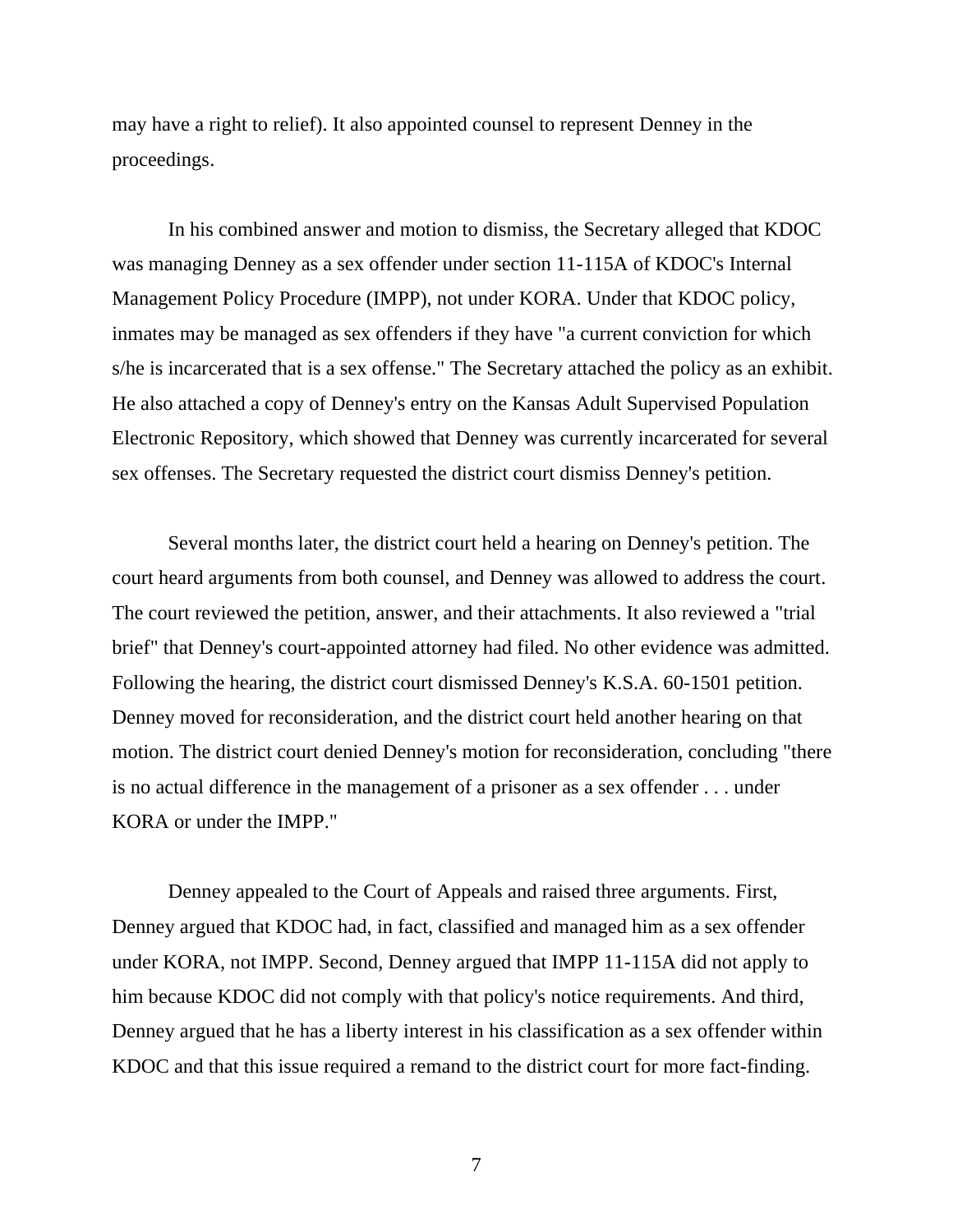But before reaching those issues, the Court of Appeals noted a potential error with the district court's ruling. The panel noted that the Secretary had asked the district court to dismiss Denney's petition because Denney had "failed to state a claim upon which relief can be granted." Based on this language, the panel construed the Secretary's filing as a motion under K.S.A. 2020 Supp. 60-212(b)(6) to dismiss Denney's claims for failure to state a claim upon which relief can be granted. But the panel observed that "'[i]f, on a motion under subsection (b)(6) or (c), matters outside the pleadings are presented to and not excluded by the court, *the motion must be treated as one for summary judgment under K.S.A. 60-256, and amendments thereto*.'" 2020 WL 3393773, at \*2.

Because the Secretary had asked the district court to dismiss Denney's petition and had attached several exhibits to his combined answer and motion—including KDOC's IMPP 11-115A, which the district court relied on to deny Denney's claims—the panel questioned whether the district court had considered matters outside the pleadings. If so, the panel noted the district court should have treated the Secretary's motion as a motion for summary judgment, not a motion to dismiss, and analyzed the motion under the legal standard in K.S.A. 2020 Supp. 60-256, not K.S.A. 2020 Supp. 60-212(b)(6).

The panel ultimately concluded that the district court had not considered matters outside the pleadings. Because the Secretary's filing was a motion to dismiss *and* an answer, the panel held that the exhibits "could also be considered part of [the Secretary's] response, rather than entirely related to his motion to dismiss." 2020 WL 3393773, at \*3. And considered in that light, the panel found the exhibits were part of the pleadings. The panel therefore held that the Secretary's motion was properly one to dismiss for failure to state a claim under K.S.A. 2020 Supp. 60-212(b)(6) and there was no requirement to convert the Secretary's motion to one for summary judgment. 2020 WL 3393773, at \*3.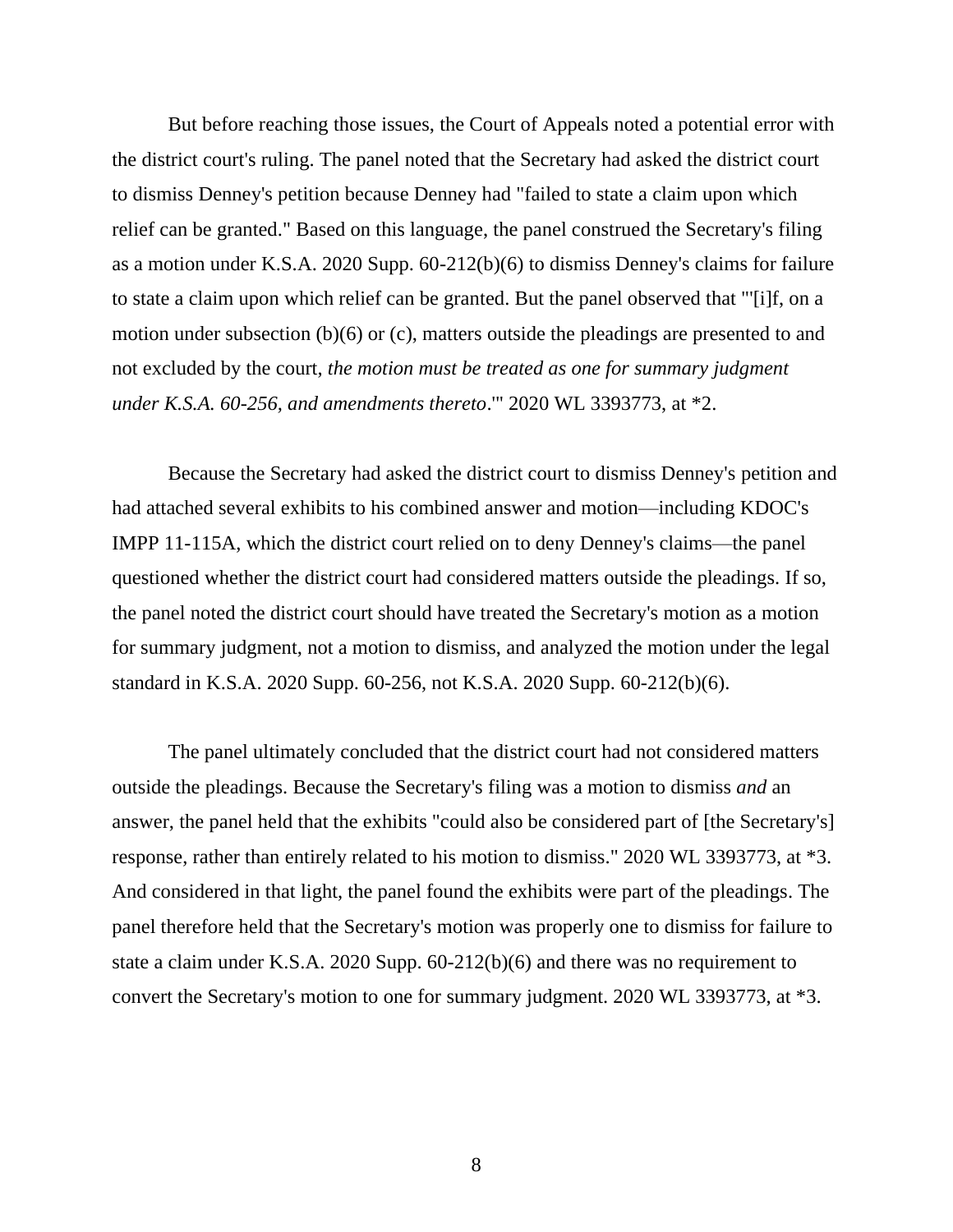Under that framework, the panel rejected each of Denney's arguments and affirmed the district court's dismissal of Denney's K.S.A. 60-1501 petition. 2020 WL 3393773, at \*7-8. We granted Denney's request for review. Jurisdiction is proper. See K.S.A. 20-3018(b) (providing for petitions for review of Court of Appeals decisions); K.S.A. 60-2101(b) (Supreme Court has jurisdiction to review Court of Appeals decisions upon petition for review).

#### ANALYSIS

Denney argues the panel erred by dismissing his claim under K.S.A. 2020 Supp. 60-212(b)(6) because that statute requires courts to accept the nonmoving party's wellpled allegations as true and resolve every factual dispute in favor of the nonmoving party. See *Steckline Communications, Inc. v. Journal Broadcast Group of KS, Inc.*, 305 Kan. 761, 767-68, 388 P.3d 84 (2017). If the panel had done so, Denney contends it would have concluded that the Secretary's reliance on KORA to classify and manage him as a sex offender violated his constitutional rights, warranting habeas relief. Denney requests a remand to the district court for an evidentiary hearing to determine whether KDOC was managing him under KORA or under KDOC's internal policies and whether any misclassification was harmless.

But, as we explain below, K.S.A. 2020 Supp. 60-212(b)(6) does not apply to Denney's petition or the Secretary's answer and motion. Instead, the issue is governed by the legal standards in Article 15 of K.S.A. Chapter 60. Under that framework, summary dismissal is proper because Denney failed to establish constitutional injury based on the record before us. As a result, we affirm the panel's decision as right for the wrong reasons.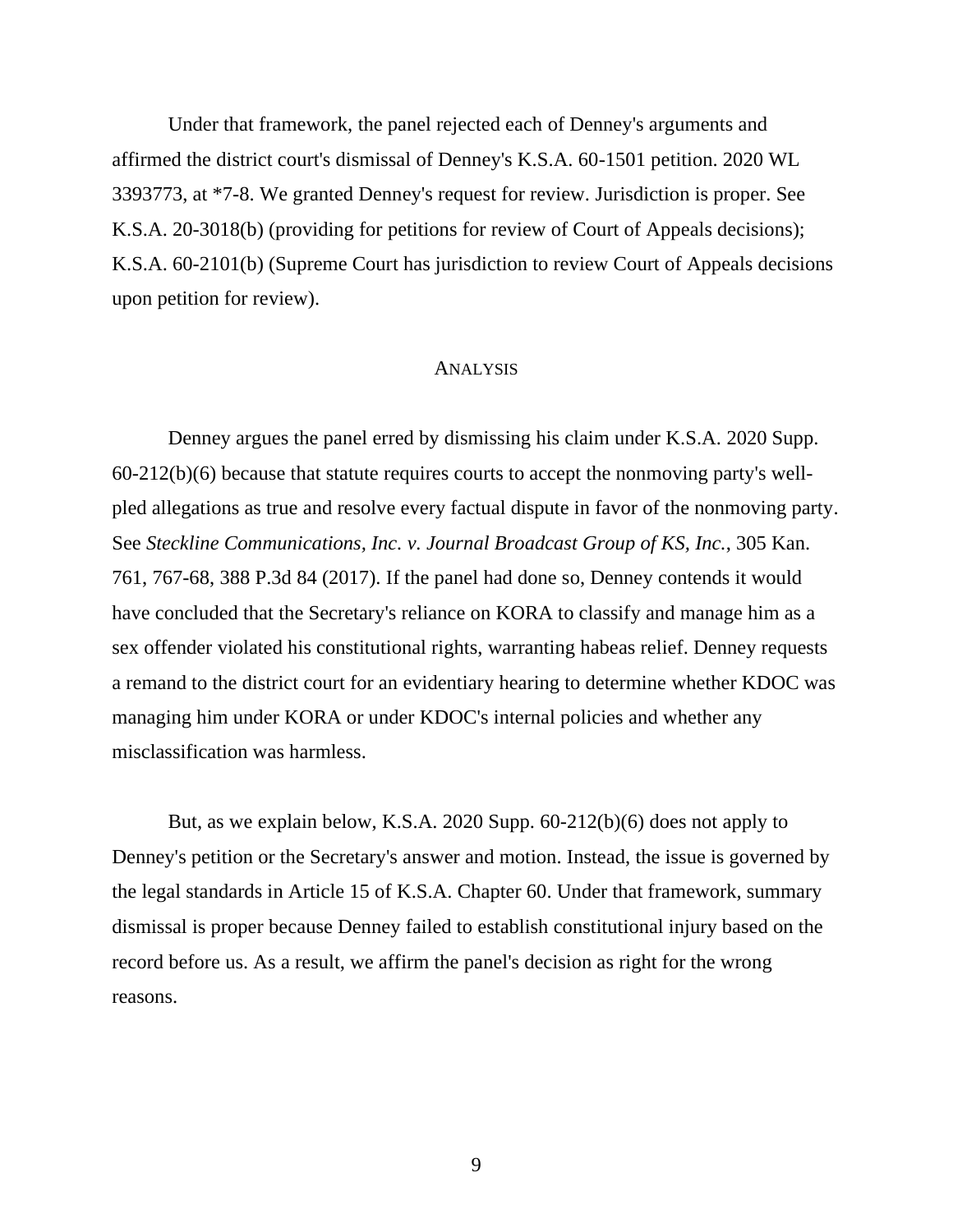*I. K.S.A. 2020 Supp. 60-212(b)(6) and K.S.A. 2020 Supp. 60-256 Do Not Apply in Habeas Corpus Proceedings Brought Under K.S.A. 60-1501.*

As noted, the panel began its analysis by deciding whether to construe the Secretary's motion as one to dismiss for failure to state a claim under K.S.A. 2020 Supp. 60-212(b)(6) or as one for summary judgment under K.S.A. 2020 Supp. 60-256. The panel ultimately construed the filing as a motion to dismiss under K.S.A. 60-212(b)(6). Alternatively, the panel concluded that if the district court erred by failing to construe the Secretary's motion as one for summary judgment, then such error was harmless.

The panel's approach to this issue is not unique. Citing our decision in *Sperry v. McKune*, 305 Kan. 469, 482-83, 384 P.3d 1003 (2016), several other Court of Appeals panels have applied K.S.A. 2020 Supp. 60-212(b)(6) and K.S.A. 2020 Supp. 60-256 on review of a district court's dismissal of an inmate's K.S.A. 60-1501 petition. See *Davis v. Schnurr*, No. 122,435, 2020 WL 7086177, at \*3 (Kan. App. 2020) (unpublished opinion); *Jamerson v. Heimgartner*, No. 121,681, 2020 WL 4555793, at \*4 (Kan. App. 2020) (unpublished opinion); *Rindt v. Schnurr*, No. 122,125, 2020 WL 3022865, at \*5 (Kan. App. 2020) (unpublished opinion).

But neither our precedent nor the relevant statutory scheme supports this approach. We have long held that "[p]roceedings on a petition for writ of habeas corpus filed pursuant to K.S.A. 60-1501 are not subject to ordinary rules of civil procedure." *Bankes v. Simmons*, 265 Kan. 341, Syl. ¶ 1, 963 P.2d 412 (1998). And panels of the Court of Appeals have relied on this general rule to deny a party's right (under ordinary rules of civil procedure) to discovery and default judgment in habeas proceedings. See *White v. Shipman*, 54 Kan. App. 2d 84, 89, 396 P.3d 1250 (2017); *Mitchell v. McKune*, No. 109,285, 2014 WL 349584, at \*3 (Kan. App. 2014). But see *Johnson v. Zmuda*, 59 Kan. App. 2d 360, 365, 481 P.3d 180 (2021) (holding that K.S.A. 60-611, which governs the transfer of cases filed in the wrong venue, applies in K.S.A. 60-1501 proceedings).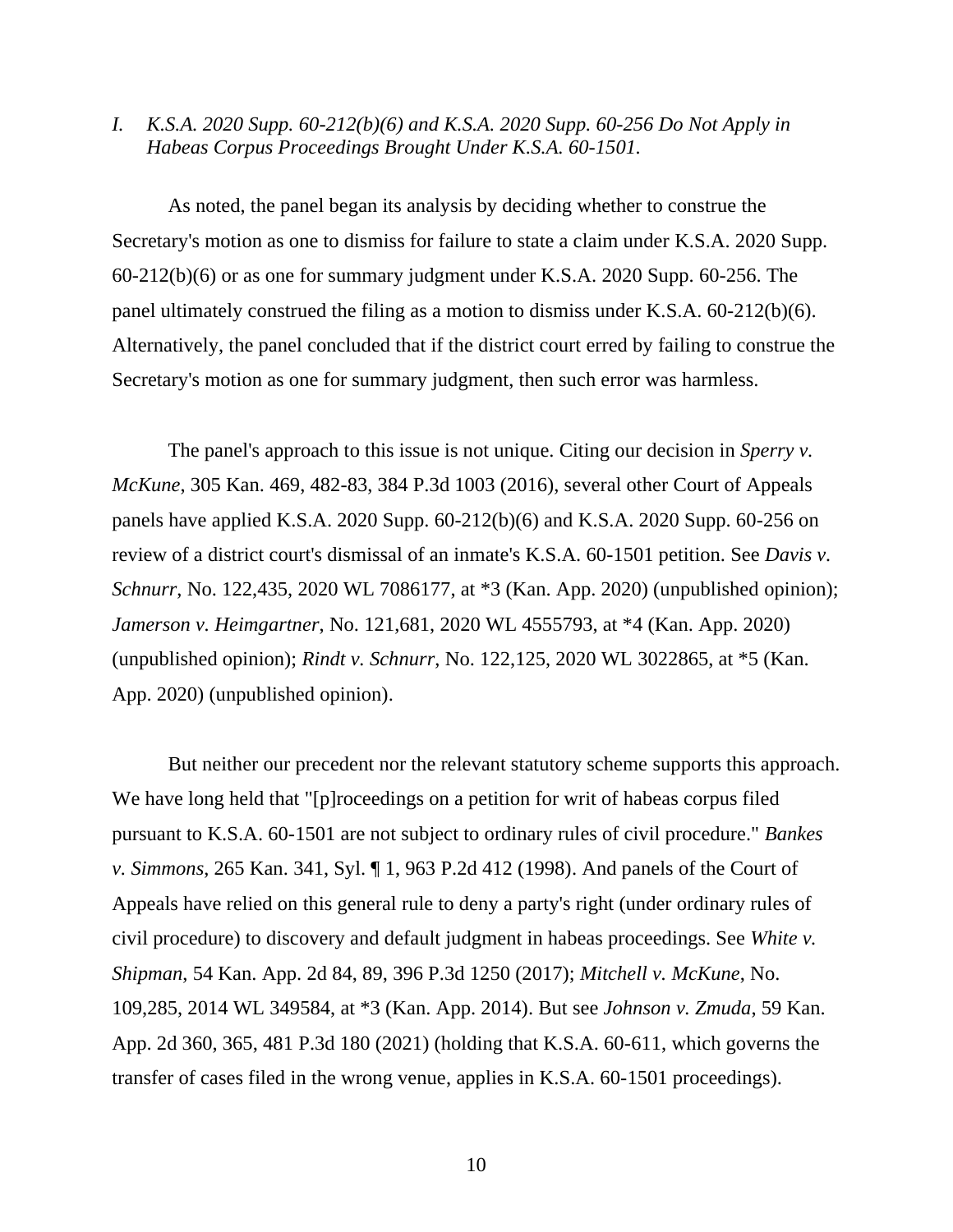Moreover, *Sperry* lends no support to the proposition that K.S.A. 2020 Supp. 60- 212(b)(6) or K.S.A. 2020 Supp. 60-256 apply in habeas proceedings commenced under K.S.A. 60-1501. In *Sperry*, the plaintiff inmate filed a civil lawsuit seeking money damages from prison officials. The defendants moved to dismiss the plaintiff's claims under K.S.A. 2015 Supp. 60-212(b)(6), arguing the plaintiff failed to exhaust administrative remedies. The defendants attached to their motion an affidavit from a prison official who said he had reviewed all available records and found no evidence that plaintiff had submitted a personal injury grievance. The district court granted the defendants' motion and dismissed plaintiff's claims. On review, we held that by filing this affidavit, "the KDOC defendants introduced matters outside the pleadings," which required the district court to treat the motion "'as one for summary judgment under K.S.A. 60-256.'" *Sperry*, 305 Kan. at 481.

The claims Sperry asserted and the relief he requested in that action make clear *Sperry* is inapposite. Sperry filed a lawsuit seeking civil monetary damages from the prison officials for injuries he allegedly sustained because of his exposure to asbestos and lead paint while incarcerated. His petition asserted causes of action under 42 U.S.C. § 1983 (2012) and other state law tort theories. Sperry did not request relief under K.S.A. 60-1501 et seq., or otherwise challenge the conditions of his confinement. In fact, the remedy Sperry sought (money damages) is unavailable in habeas corpus proceedings. *Foster v. Maynard*, 222 Kan. 506, 513, 565 P.2d 285 (1977) (habeas corpus is not an appropriate remedy for state prisoners seeking money damages). While K.S.A. 2015 Supp. 60-212 and 2015 Supp. K.S.A. 60-256 provided the proper framework for analyzing defendants' motion to dismiss plaintiff's civil tort claims, nothing in *Sperry* suggests the same framework applies to habeas corpus proceedings.

We therefore reiterate that proceedings under K.S.A. 60-1501 are not generally subject to the ordinary rules of civil procedure. Thus, when ruling on a respondent's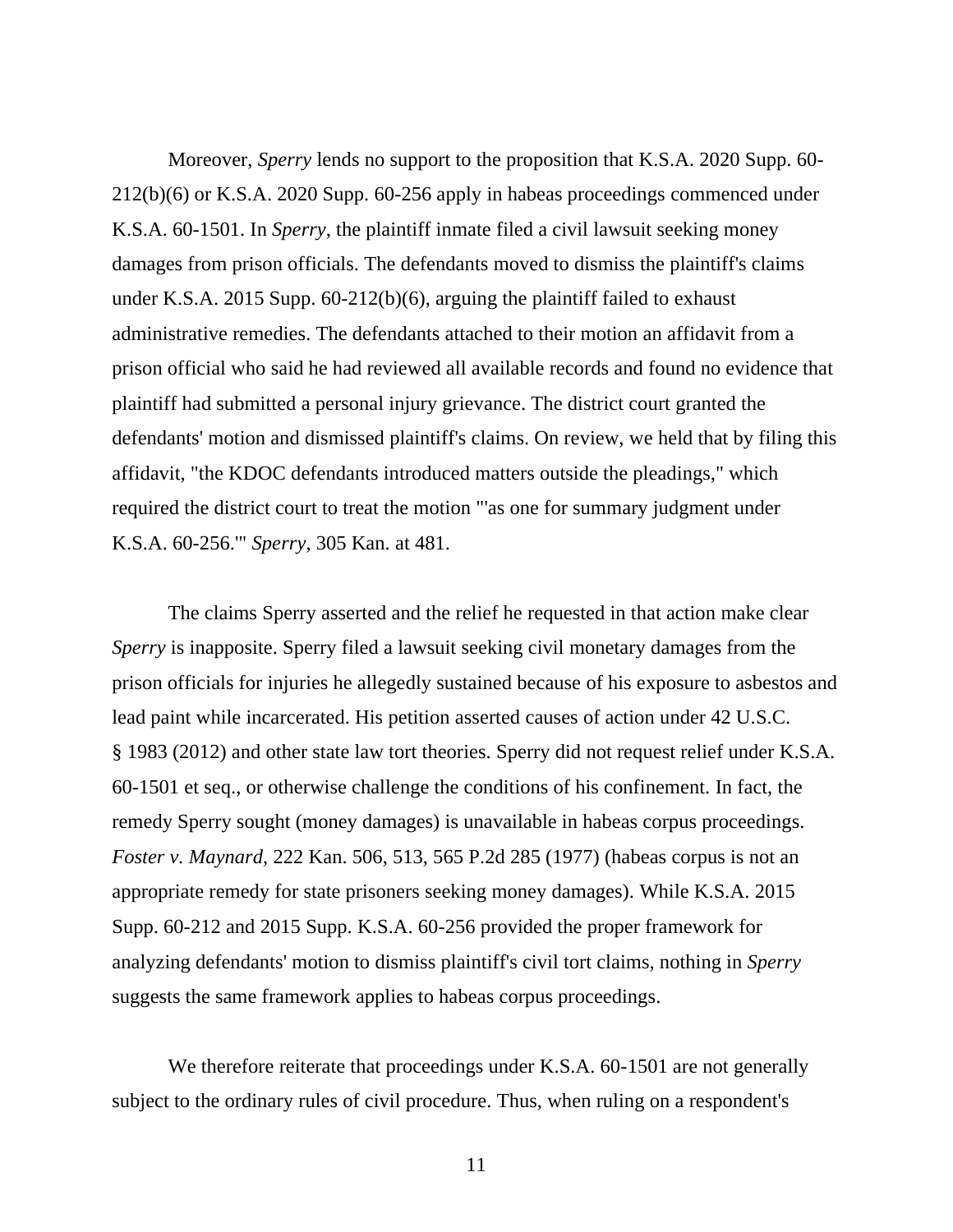motion to dismiss a K.S.A. 60-1501 petition, neither the failure-to-state-a-claim standard under K.S.A. 2020 Supp. 60-212(b)(6) nor the summary judgment standard under K.S.A. 2020 Supp. 60-256 apply. Instead, courts should apply the legal framework the Legislature established in Article 15 of K.S.A. Chapter 60, which we set out in the following section.

## *II. The Legal Framework and Standard of Review for Motions to Dismiss a Petitioner's Habeas Corpus Petition Brought Under K.S.A. 60-1501*

K.S.A. 60-1501 et seq. governs civil habeas corpus proceedings. The Act contemplates two types of habeas corpus petitions. First, in K.S.A. 2020 Supp. 60-1501 to K.S.A. 60-1506, the Legislature set out the procedures and standards governing a petition under K.S.A. 60-1501 for a writ of habeas corpus—a summons to bring a person before the court, often to determine whether the conditions of an inmate's incarceration are legal. See Black's Law Dictionary 854 (11th ed. 2019). Then, in K.S.A. 60-1507, the Legislature set out the procedures and standards for prisoners in custody to challenge the constitutionality of their conviction or sentence. While actions brought under K.S.A. 60- 1501 and K.S.A. 60-1507 are both properly characterized as civil habeas corpus proceedings, they serve distinct purposes:

"The distinction between K.S.A. 60-1501 and K.S.A. 60-1507 has generally been held to be that a 1507 petition is a procedure by which a prisoner may challenge his or her conviction or sentence, while a 1501 petition is a procedural means through which a prisoner may challenge the mode or conditions of his or her confinement, including administrative actions of the penal institution." *Safarik v. Bruce*, 20 Kan. App. 2d 61, 66- 67, 883 P.2d 1211 (1994) (citing *State ex rel. Stephan v. Clark*, 243 Kan. 561, 568, 759 P.2d 119 [1988]; *Foster v. Maynard*, 222 Kan. 506, 513, 565 P.2d 285 [1977]; *Hamrick v. Hazelet*, 209 Kan. 383, 385, 497 P.2d 273 [1972]).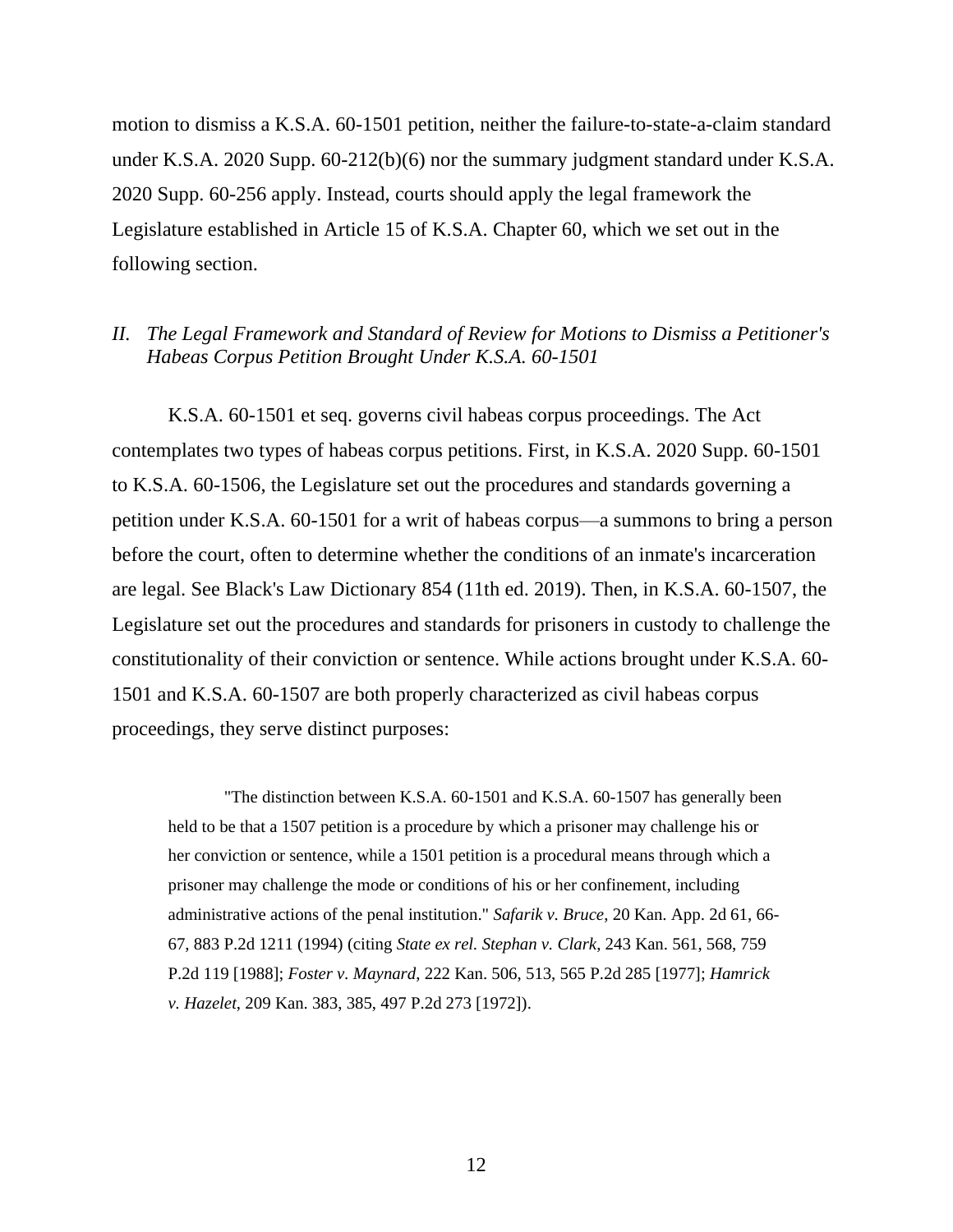Based on this distinction, a K.S.A. 60-1507 motion must be filed in the sentencing court, while a K.S.A. 60-1501 petition must be filed in the county of confinement. See *Anderson v. Anderson*, 214 Kan. 387, 391, 520 P.2d 1239 (1974). Denney petitioned under K.S.A. 60-1501 to challenge the mode or condition of his confinement specifically, challenging the respondents' decision to classify and manage him as a sex offender within the prison. We therefore limit the focus of our analysis to K.S.A. 2020 Supp. 60-1501 to K.S.A. 2020 Supp. 60-1506.

Under K.S.A. 2020 Supp. 60-1501(a), any person who is "detained, confined or restrained of liberty on any pretense whatsoever" may petition for a writ of habeas corpus in the district court of the county where the person is constrained. The K.S.A. 60-1501 petition must be verified and state: (1) the place of and person responsible for the confinement; (2) the reason for the confinement; and (3) why that confinement is wrongful. K.S.A. 60-1502.

Once an inmate files a K.S.A. 60-1501 petition, the statutory scheme requires the district court to promptly conduct an initial assessment of the petition to determine whether a writ of habeas corpus should issue. At this stage, the court must accept all wellpled factual allegations as true. *Hogue v. Bruce*, 279 Kan. 848, 850, 113 P.3d 234 (2005). To obtain a writ, the petition must allege "shocking and intolerable conduct or continuing mistreatment of a constitutional stature." *Johnson v. State*, 289 Kan. 642, 648, 215 P.3d 575 (2009). But if it is apparent from the petition and attached exhibits that the petitioner is entitled to no relief, then no cause for granting a writ exists and the court must dismiss the petition. K.S.A. 2020 Supp. 60-1503(a).

If, on the other hand, the court finds petitioner may have a right to relief—as it did in this case—the court must issue a writ of habeas corpus. K.S.A. 2020 Supp. 60-1503(a). If that happens, the court must appoint counsel to assist an indigent inmate. See K.S.A. 22-4506(a), (b) (providing that a district court must appoint counsel to an indigent inmate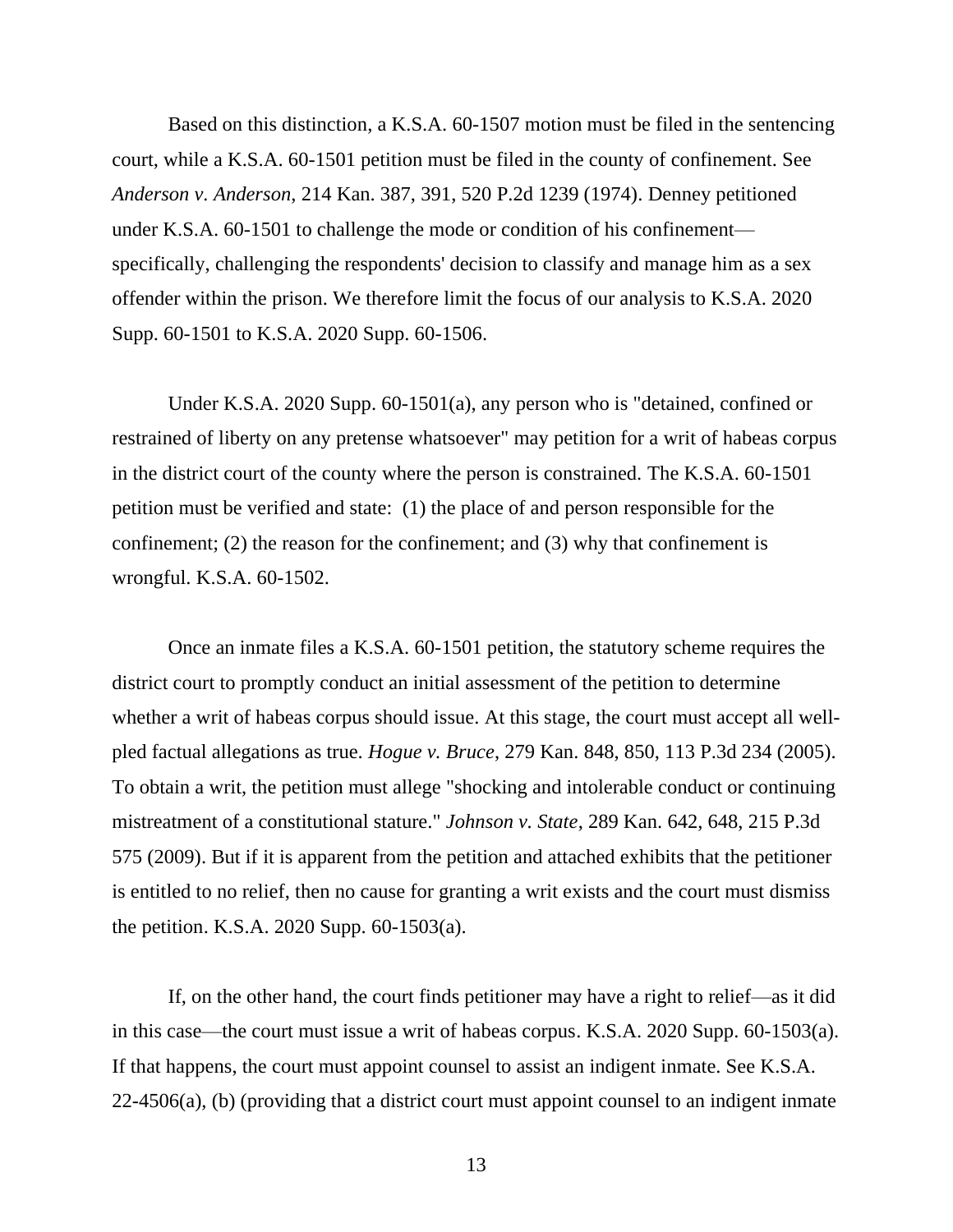who files a habeas petition that presents substantial questions of law or triable issue of fact). When the court issues the writ, it must also order the respondent to file an answer. K.S.A. 2020 Supp. 60-1503(a). The answer must also be verified and state the reason and authority for the confinement. K.S.A. 60-1504(c). If the petitioner does not controvert the contents of the answer, the allegations are considered true unless the judge makes findings to the contrary based on the evidence. K.S.A. 60-1504(d).

After the court has issued a writ and respondents have filed an answer, the court must "proceed in a summary way to hear and determine" the petitioner's cause. K.S.A. 2020 Supp. 60-1505(a). The statutory scheme does not prescribe the type of hearing required, but it does make clear that the petitioner need not be present. K.S.A. 2020 Supp. 60-1505(a). If the petitioner is an inmate, then the district court can dismiss the writ if it finds "the motion and the files and records of the case conclusively show that the inmate is entitled to no relief." K.S.A. 2020 Supp. 60-1505(a).

When entering judgment, if the court determines that the restraint is not wrongful, then the writ shall be dissolved at the cost of the plaintiff. K.S.A. 2020 Supp. 60-1505(d). If the court determines the restraint is wrongful, the judgment must either release the person from the restraint or transfer custody "to some other person rightfully entitled" to impose the restraint. K.S.A. 2020 Supp. 60-1505(d). The court may also "make such other orders as justice and equity . . . may require." K.S.A. 2020 Supp. 60-1505(d).

Viewing these provisions together and in harmony, the statutory scheme contemplates several possible avenues for resolving K.S.A. 60-1501 petitions. First, when initially presented with the petition for a writ of habeas corpus, the court may determine from the face of the petition and any attached exhibits that the petitioner is entitled to no relief and deny the motion summarily without issuing a writ or ordering the respondents to file an answer. See K.S.A. 2020 Supp. 60-1503(a).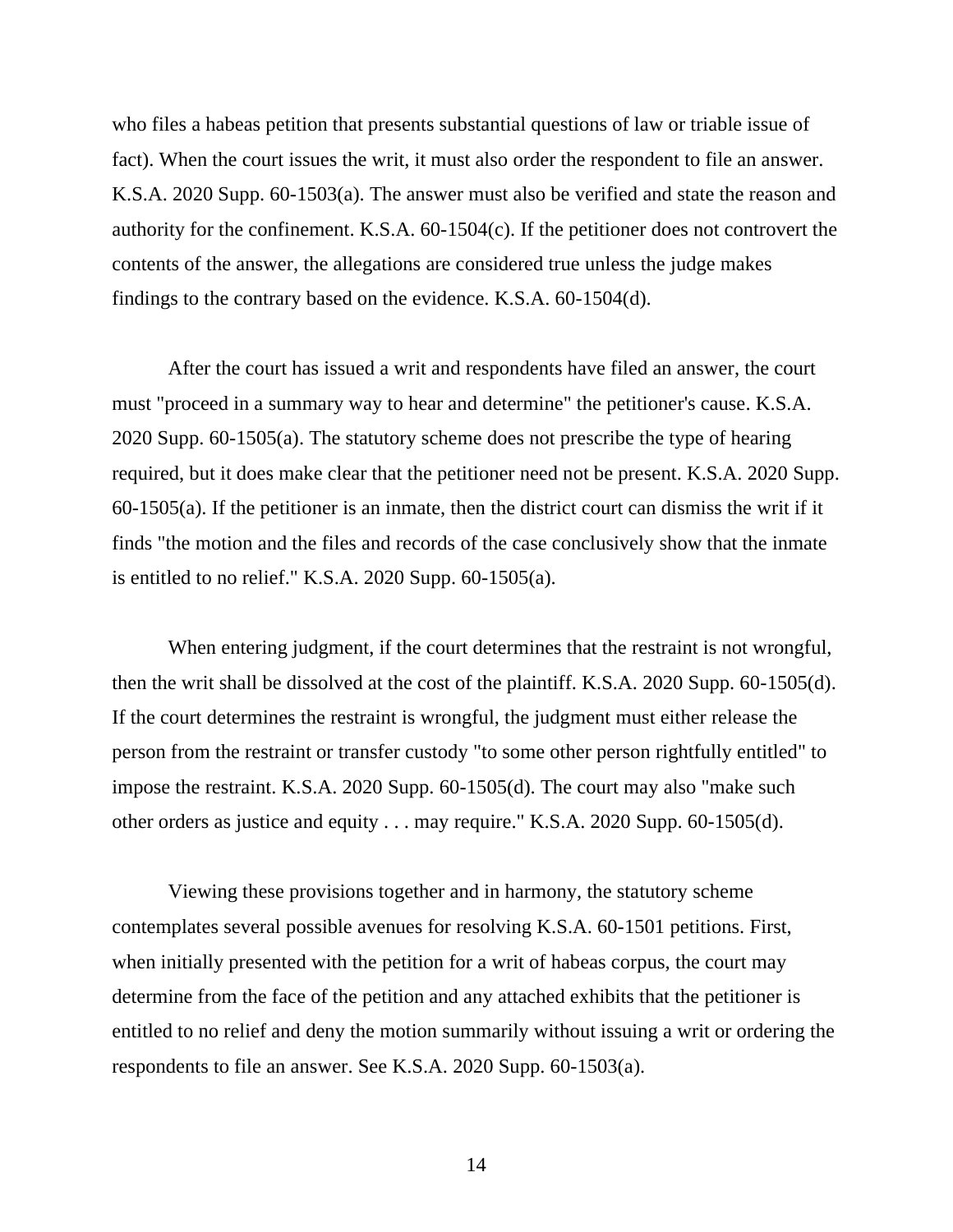But if the court determines petitioner may have a right to relief, it issues a writ of habeas corpus, appoints counsel, orders the respondent to file an answer, conducts a hearing, and determines the cause. K.S.A. 2020 Supp. 60-1503(a); K.S.A. 2020 Supp. 60- 1505(a); K.S.A. 22-4506(b). Again, once the court issues a writ, the statute does not specify the type of hearing required to adjudicate the habeas corpus petition—the statute merely requires the judge to proceed in a summary way to hear and determine the cause. Even so, the statutory scheme contemplates at least two types of hearings on the path to final resolution.

First, K.S.A. 2020 Supp. 60-1505(a) expressly contemplates a nonevidentiary hearing focusing on the motion, files, and records of the case. If the court determines that the motion, files, and the records of the case conclusively show that the inmate is entitled to no relief, then the court shall dissolve the writ. K.S.A. 2020 Supp. 60-1505(a). For ease of reference, we refer to this type of nonevidentiary hearing as a "preliminary habeas corpus hearing" under K.S.A. 60-1501.

But if the court cannot determine from the motion, files, and records that petitioner is entitled to no relief, the district court may conduct an evidentiary hearing (either in addition to or in lieu of the preliminary habeas corpus hearing) and make appropriate findings of fact and conclusions of law in support of its judgment. The court's authority to conduct such an evidentiary hearing is implicit from the statutory scheme. See, e.g., K.S.A. 60-1504(d) (requiring court to accept contents of answer as true "except as to the extent that the judge *finds from the evidence* that the contents are not true" [emphasis added]).

Likewise, the appropriate standard of review varies depending on the path taken to resolve the K.S.A. 60-1501 petition. First, when a district court summarily dismisses a K.S.A. 60-1501 petition without issuing a writ under K.S.A. 2020 Supp. 60-1503(a), appellate courts are in just as good a position as the district court to determine whether it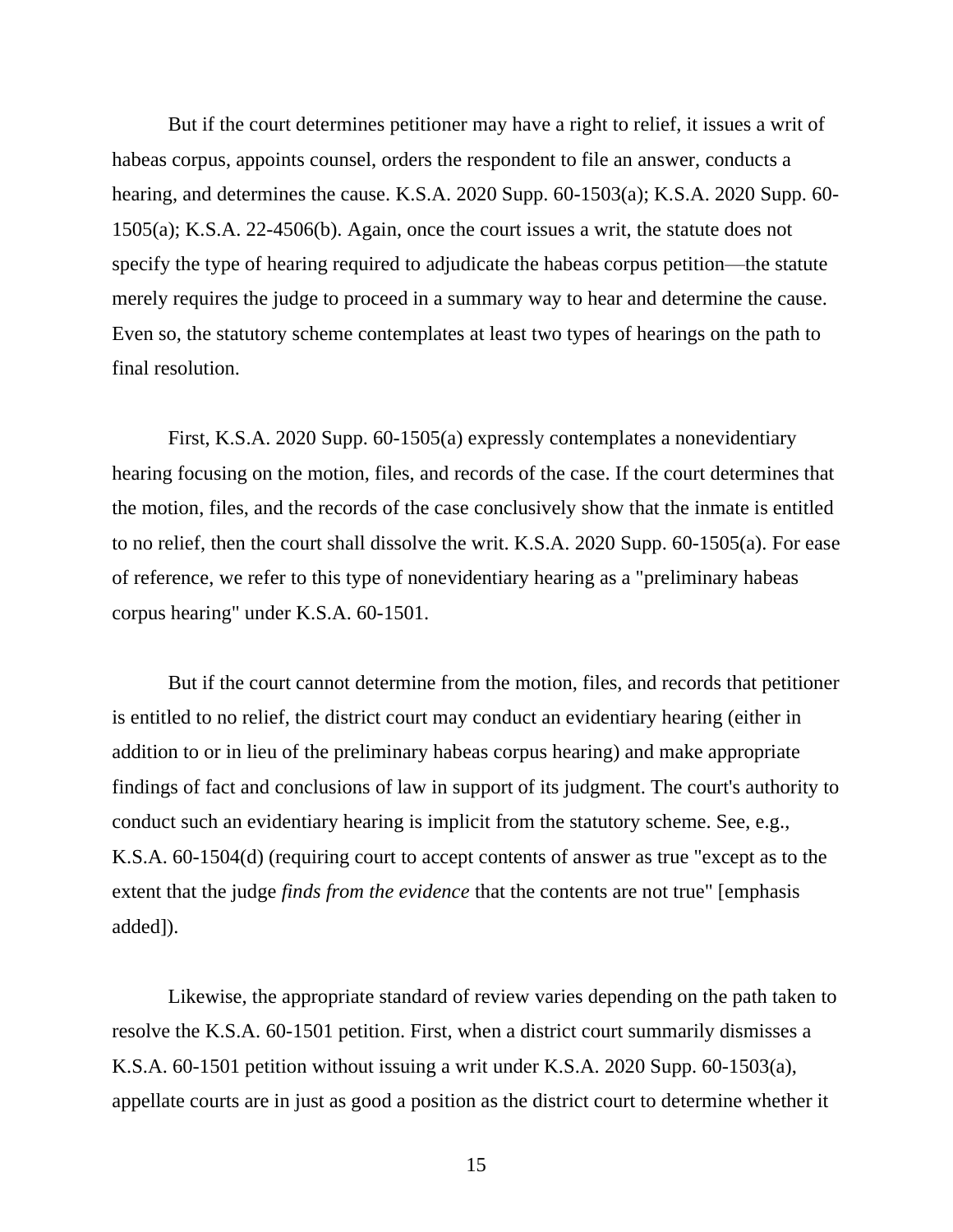plainly appears from the face of the petition and any supporting exhibits that the plaintiff is entitled to no relief. Thus, an appellate court's review of a summary denial of a K.S.A. 60-1501 petition is de novo. See *Johnson,* 289 Kan. at 649 (holding that appellate courts review the summary dismissal of a K.S.A. 60-1501 petition de novo). The same is true after a judge issues a writ and the court determines (after a preliminary habeas corpus hearing) that "the motion and the files and records of the case conclusively show that the inmate is entitled to no relief." K.S.A. 2020 Supp. 60-1505(a). An appellate court is in just as good a position to consider the merits in that case, and its review is also de novo.

But when the district court conducts an evidentiary hearing and makes findings of facts and conclusions of law in support of its judgment, appellate courts review the district court's factual findings for substantial competent evidence and its legal conclusions de novo. *Rice v. State*, 278 Kan. 309, 320, 95 P.3d 994 (2004).

In short, the statutory provisions in K.S.A. 60-1501 et seq., reflect the Legislature's intent to create an independent legal framework establishing the procedural and substantive rules applied in habeas corpus proceedings. This framework, rather than ordinary rules of civil procedure, governs both the court's initial adjudication of a prisoner's habeas corpus petition and an appellate court's review of that adjudication. Having established the proper legal framework and standards of review for an inmate's K.S.A. 60-1501 petition, we next apply this framework to Denney's claim.

#### *III. Denney Has Not Shown a Constitutional Injury Based on the Record Before Us*

Here, the district court considered Denney's petition and supporting exhibits and determined that he may have a right to relief. Thus, it issued a writ of habeas corpus, appointed Denney counsel, and ordered the Secretary to file an answer. It then held a preliminary habeas corpus hearing and determined that "the motion and the files and the records of the case conclusively show" that Denney was entitled to no relief under K.S.A.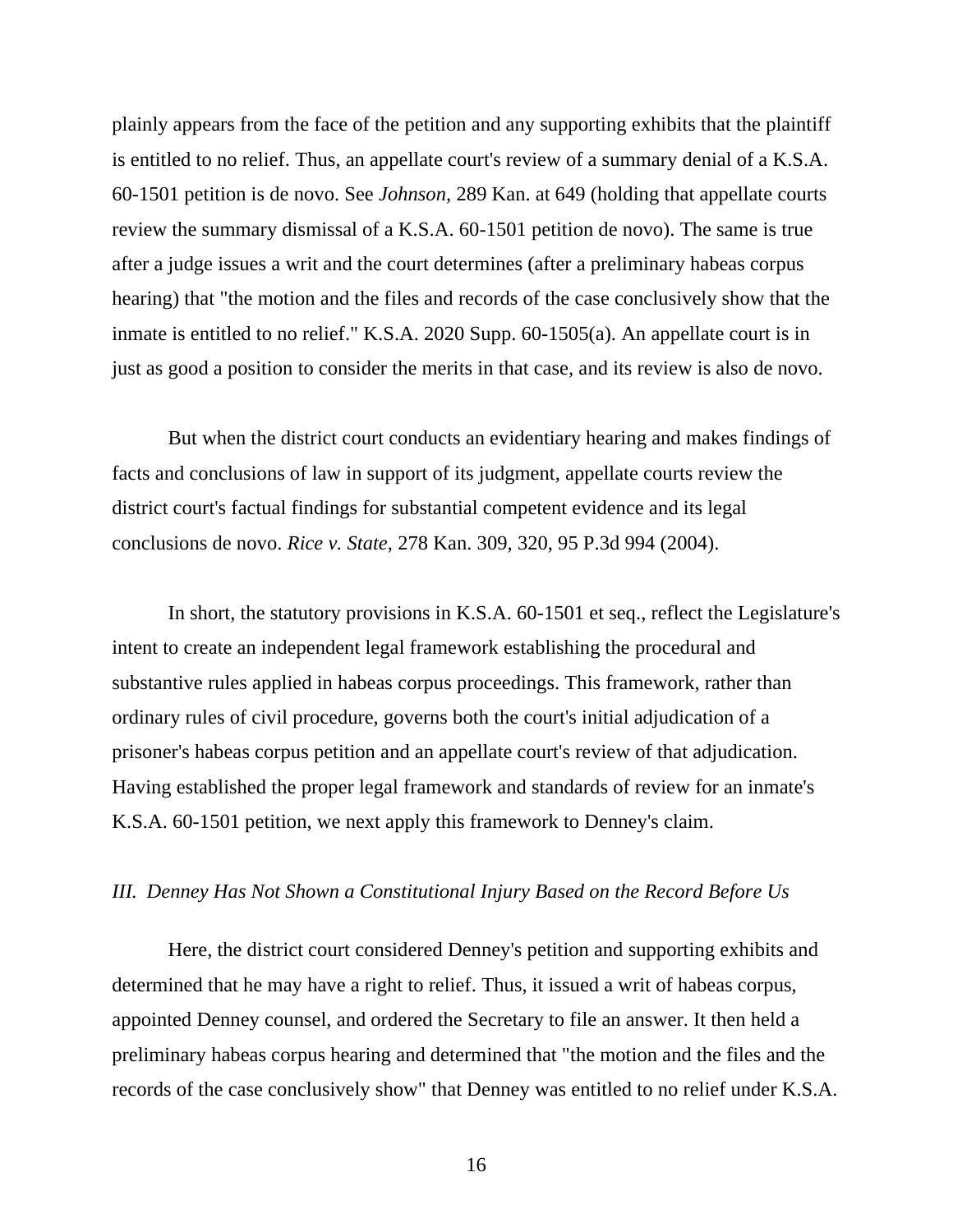60-1501. As determined above, we review the district court's dismissal in this situation de novo, meaning that we need not defer to its conclusions.

Although this case has required us to clarify the legal framework and standards governing K.S.A. 60-1501 proceedings, the merits of Denney's claim are relatively straightforward. Denney claims KDOC violated his due-process rights by managing him as a sex offender under KORA because he does not meet the definition of a sex offender under that statutory scheme. The Secretary claims KDOC is properly managing Denney as a sex offender under IMPP 11-115A and that this policy does not violate Denney's due-process rights.

We conclude that the district court properly dismissed Denney's petition because the motion, files, and records show he is entitled to no relief. Denney's petition and exhibits created a disputed question of fact whether KDOC relied on KORA or its IMPP 11-115A to classify and manage him as a sex offender. Yet in its answer, the Secretary alleged (and attached supporting documentation confirming) that inmates may be managed as sex offenders under IMPP 11-115A if they have "a current conviction for which s/he is incarcerated that is a sex offense." The Secretary further alleged (and attached supporting documentation confirming) Denney is incarcerated for several sex offenses. Denney did not controvert these facts, and the district court was required to accept them as true. See K.S.A. 60-1504(d).

These facts establish that KDOC has lawful authority to manage Denney as a sex offender pursuant to its internal policy. And Denney conceded that KDOC's management of sex offenders under IMPP 11-115A does not violate due process. Thus, the pivotal question is whether KDOC's management of sex offenders under IMPP 11-115A differs from its management of Denney (or other inmates classified as a sex offender under KORA). If not, Denney cannot establish any constitutional injury warranting habeas relief because KDOC has a right to manage Denney as a sex offender under its policy.